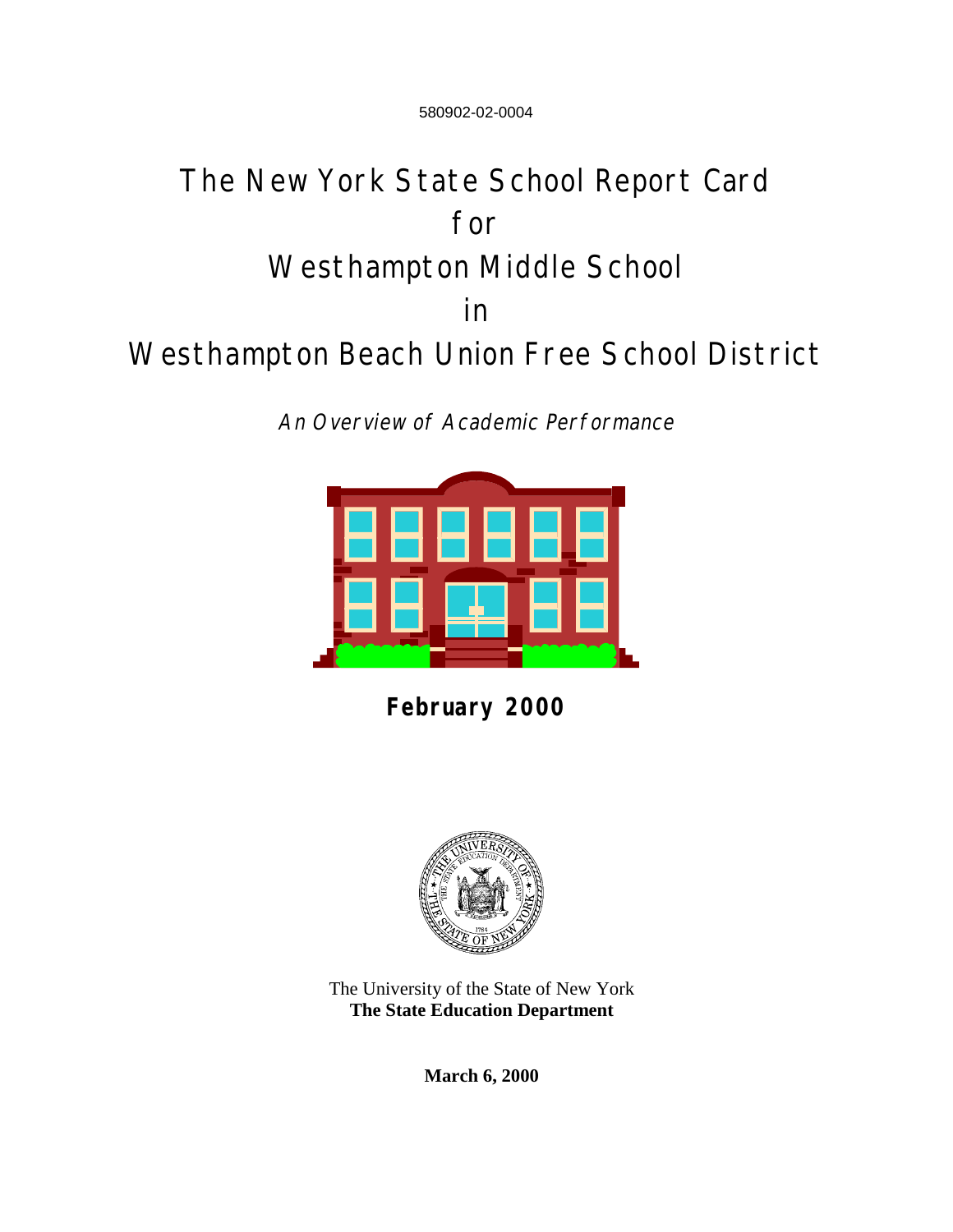### **THE UNIVERSITY OF THE STATE OF NEW YORK Regents of The University**

| DIANE O'NEILL MCGIVERN, Vice Chancellor, B.S.N., M.A., Ph.D.  Staten Island |  |
|-----------------------------------------------------------------------------|--|
|                                                                             |  |
|                                                                             |  |
|                                                                             |  |
|                                                                             |  |
|                                                                             |  |
|                                                                             |  |
|                                                                             |  |
|                                                                             |  |
|                                                                             |  |
|                                                                             |  |
|                                                                             |  |
|                                                                             |  |
|                                                                             |  |
|                                                                             |  |

**President of The University and Commissioner of Education** RICHARD P. MILLS

**Chief Operating Officer** RICHARD H. CATE

**Deputy Commissioner for Elementary, Middle, Secondary and Continuing Education**

JAMES A. KADAMUS

### **Coordinator, Facilities, Management and Information Services**

CHARLES SZUBERLA

### **Coordinator, Information, Reporting and Technology Services**

MARTHA P. MUSSER

The State Education Department does not discriminate on the basis of age, color, religion, creed, disability, marital status, veteran status, national origin, race, gender, genetic predisposition or carrier status, or sexual orientation in its educational programs, services and activities. Portions of this publication can be made available in a variety of formats, including Braille, large print or audiotape, upon request. Inquiries concerning this policy of nondiscrimination should be directed to the Department's Office for Diversity, Ethics, and Access, Room 152, Education Building, Albany, N.Y.

Please address all correspondence about this report that is not related to data corrections to:

*School Report Card Coordinator Information, Reporting, and Technology Services Team Room 863 Education Building Annex New York State Education Department Albany, NY 12234*

e-mail: *[RPTCARD@mail.nysed.gov](mailto:RPTCARD@mail.nysed.gov)*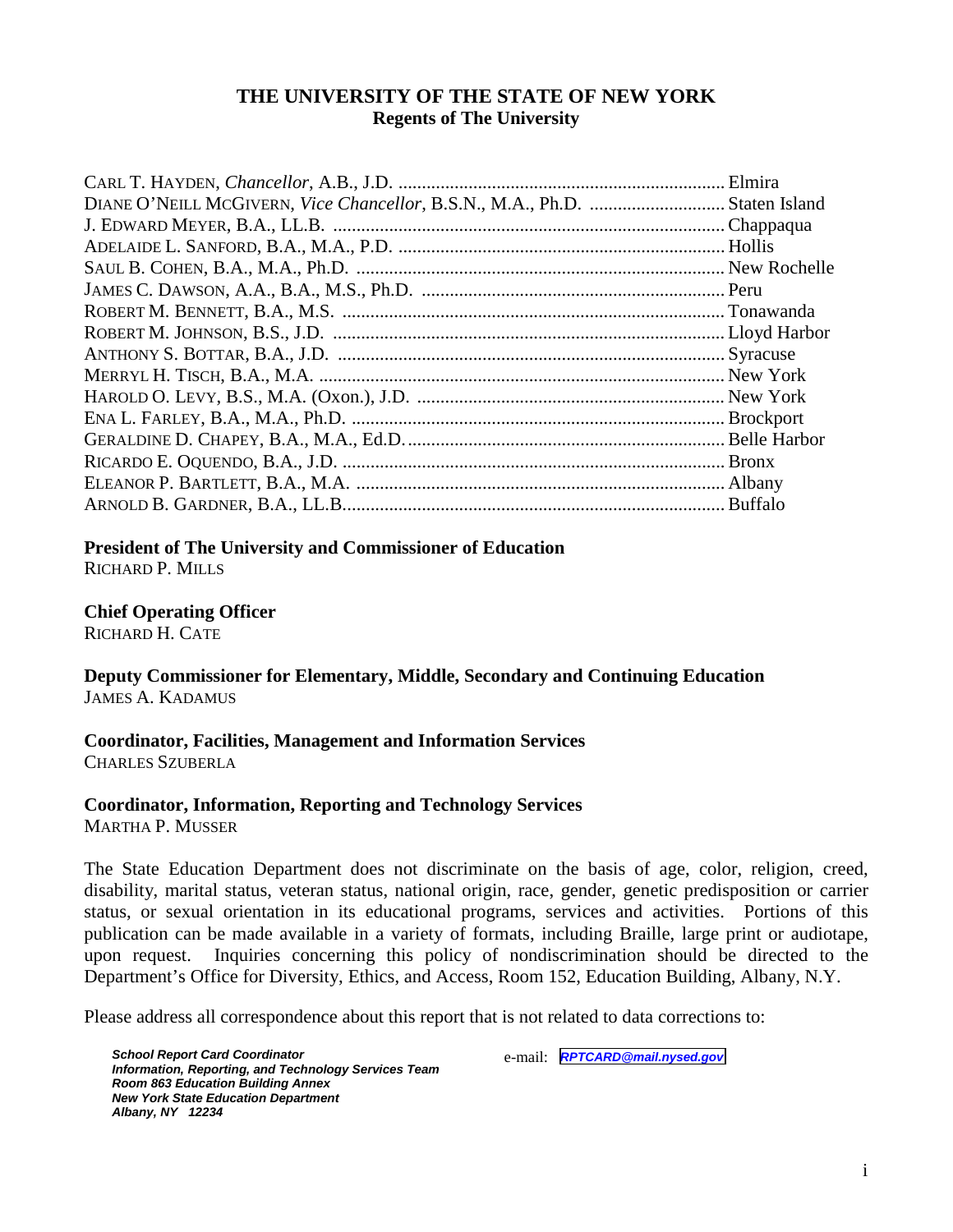## **Grade 8**

## English Language Arts



#### **Performance of English Language Learners (ELL)**

English language learners (ELL), formerly referred to as limited English proficient (LEP), are students for whom English is a second language. Schools assist these students in learning English so they can participate effectively in the academic program. ELL students without sufficient proficiency in English are not required to take the grade 8 ELA test. Their progress in learning English is measured, using standardized tests, and reported.

| Grade 8   | <b>English Proficiency Below Effective Participation Level</b> | <b>Making Appropriate Progress</b> |
|-----------|----------------------------------------------------------------|------------------------------------|
| June 1999 |                                                                |                                    |

Similar Schools are schools grouped by district and student demographic characteristics. More information is on the School Profile page of this report. Further explanation is available at [http://www.emsc.nysed.gov/repcrd2000/similar.html.](http://www.emsc.nysed.gov/repcrd2000/similar.html)

1 These students with disabilities were exempt from this test because of their disability. This exemption is stated in their Individualized Educational Program (IEP).

580902-02-0004 March 06, 2000

#### **Westhampton Middle School**

<sup>2</sup> These students were not required to take the grade 8 ELA test because they were English Language Learners (ELL) who performed below the 30<sup>th</sup> percentile on another appropriate English reading assessment. Other grade 8 ELL students must take this test.

<sup>3</sup> These students were enrolled at the time of testing, but were not present to complete some part of the ELA assessment.

<sup>#</sup> To protect student confidentiality, the pound character (#) appears when fewer than five students in a group were tested. If fewer than five were tested in one subgroup, then counts appear only in the "All Students" category.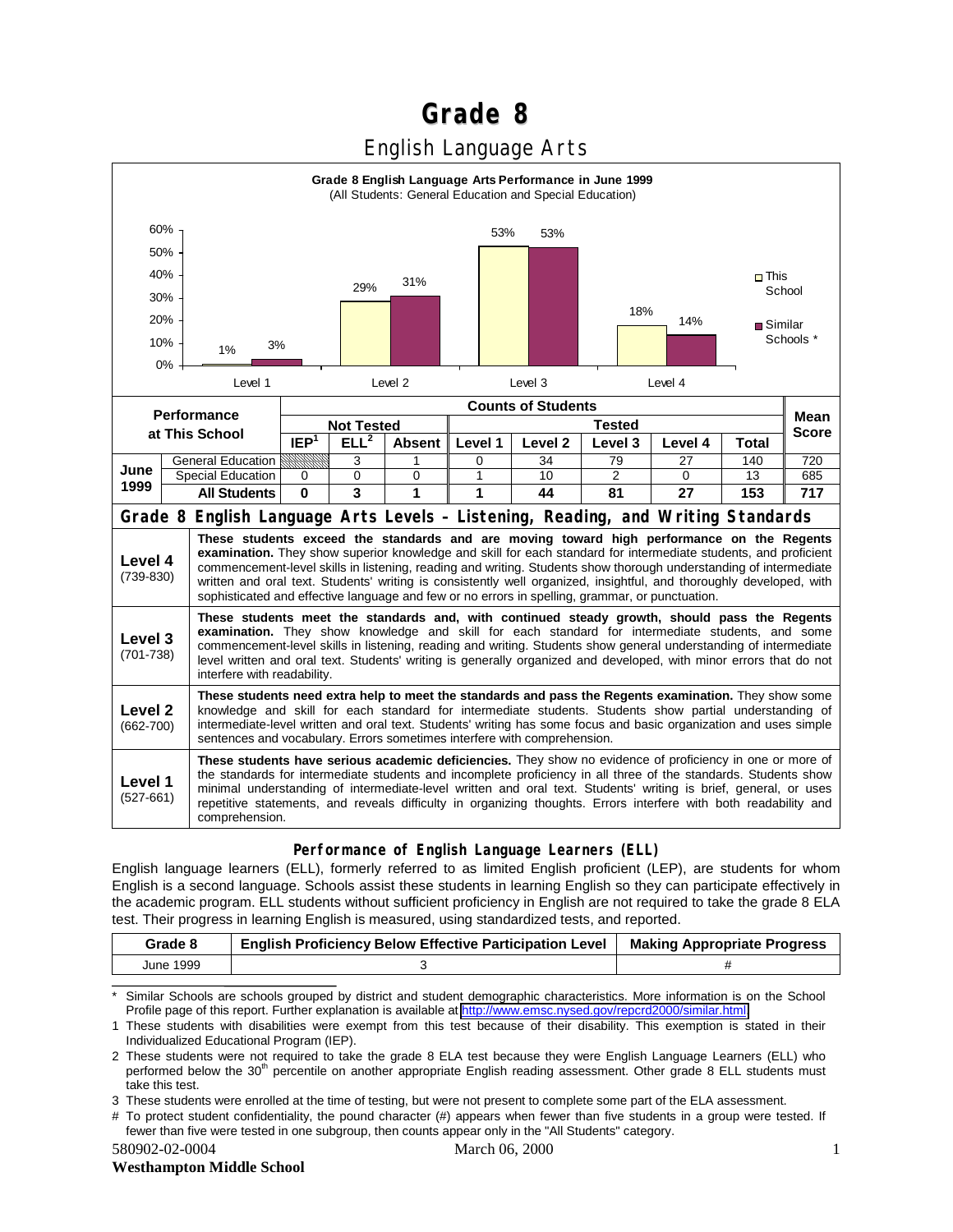## **Grade 8**

### Mathematics



Similar Schools are schools grouped by district and student demographic characteristics. More information is on the School Profile page of this report. Further explanation is available at<http://www.emsc.nysed.gov/repcrd2000/similar.html>

<sup>1</sup> These students with disabilities are exempt from this test because of their disability. This exemption is stated in their Individualized Educational Program (IEP).

<sup>2</sup> These students are not required to take this test because they are English language learners (ELL) who perform below the 30<sup>th</sup> percentile on an appropriate English reading assessment and there is no test form available in their native language. Other ELL students must take this test, but may take an alternative language form if such is available.

<sup>3</sup> These students were enrolled at the time of testing, but were not present to complete some part of the mathematics assessment.

<sup>#</sup> To protect student confidentiality, the pound character (#) appears when fewer than five students in a group were tested. If fewer than five were tested in one subgroup, then counts appear only in the "All Students" category.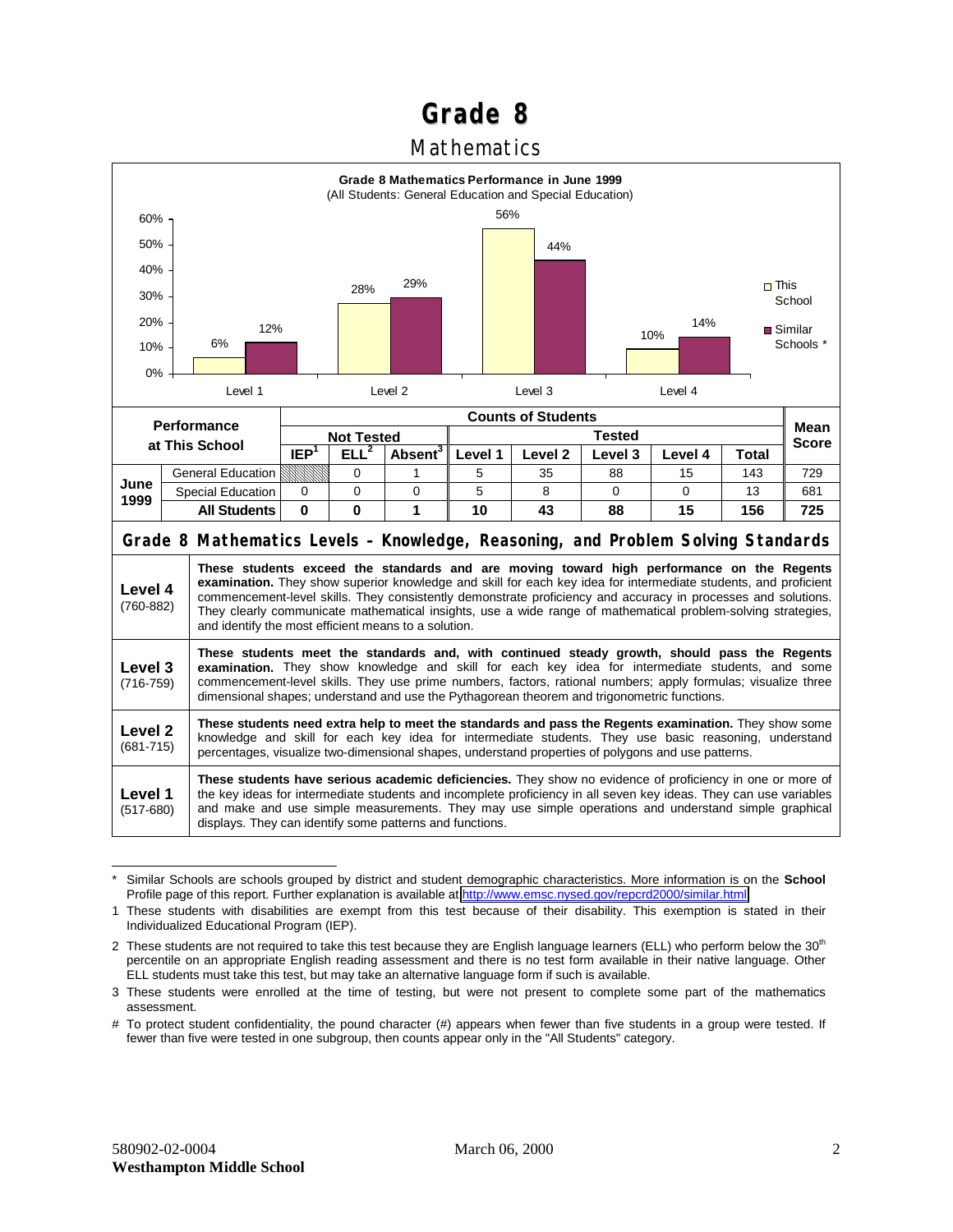## **School Profile**

| Principal:              | Dr. Phillip De Brita  |                                                                                          | Phone: | (631)288-3800 |
|-------------------------|-----------------------|------------------------------------------------------------------------------------------|--------|---------------|
| Organization<br>1998-99 |                       | School Staff <sup>1</sup> (both full- and part-time)                                     |        |               |
| Grade<br>Range          | Student<br>Enrollment | Count of Other<br>Count of<br>Count of<br>Paraprofessionals<br>Professionals<br>Teachers |        |               |
| $6 - 8$                 | 385                   | 34                                                                                       | 3      |               |

### **1997-98 School District-wide Total Expenditure per Pupil** \$12,511

| <b>Student Enrollment</b> |              |                                       |              |  |  |  |
|---------------------------|--------------|---------------------------------------|--------------|--|--|--|
| Grade Level               | October 1998 | Grade Level                           | October 1998 |  |  |  |
| Pre-Kindergarten          |              | Grade 7                               | 152          |  |  |  |
| Kindergarten              | 0            | Grade 8                               | 159          |  |  |  |
| Grade 1                   |              | Grade 9                               | 0            |  |  |  |
| Grade 2                   |              | Grade 10                              | 0            |  |  |  |
| Grade 3                   | ი            | Grade 11                              | 0            |  |  |  |
| Grade 4                   | U            | Grade 12                              | 0            |  |  |  |
| Grade 5                   |              | Ungraded Elementary with Disabilities | 0            |  |  |  |
| Grade 6                   | 74           | Ungraded Secondary with Disabilities  | 0            |  |  |  |

| <b>Student Demographics Used To</b>    | 1996-97 |         | 1997-98 |         | 1998-99 |         |
|----------------------------------------|---------|---------|---------|---------|---------|---------|
| <b>Determine Similar School Groups</b> | Count   | Percent | Count   | Percent | Count   | Percent |
| English Language Learners              |         | $0.9\%$ |         | 0.8%    |         | 0%. ا   |
| Eligible For Free Lunch                | 37      | 11.0%   | 40      | 10.6%   | 39      | 10.1%   |

| <b>Similar</b><br><b>Schools</b> | This school is in Similar Schools Group 36. All schools in this group are middle level schools in school districts<br>with low student needs in relation to district resource capacity. The schools in this group are in the higher range |
|----------------------------------|-------------------------------------------------------------------------------------------------------------------------------------------------------------------------------------------------------------------------------------------|
|                                  | of student needs for middle level schools in these districts.                                                                                                                                                                             |
| Group                            |                                                                                                                                                                                                                                           |

 $\overline{a}$ 

 $^1$  Some district-employed staff serve in more than one school. These shared people are not reported here.